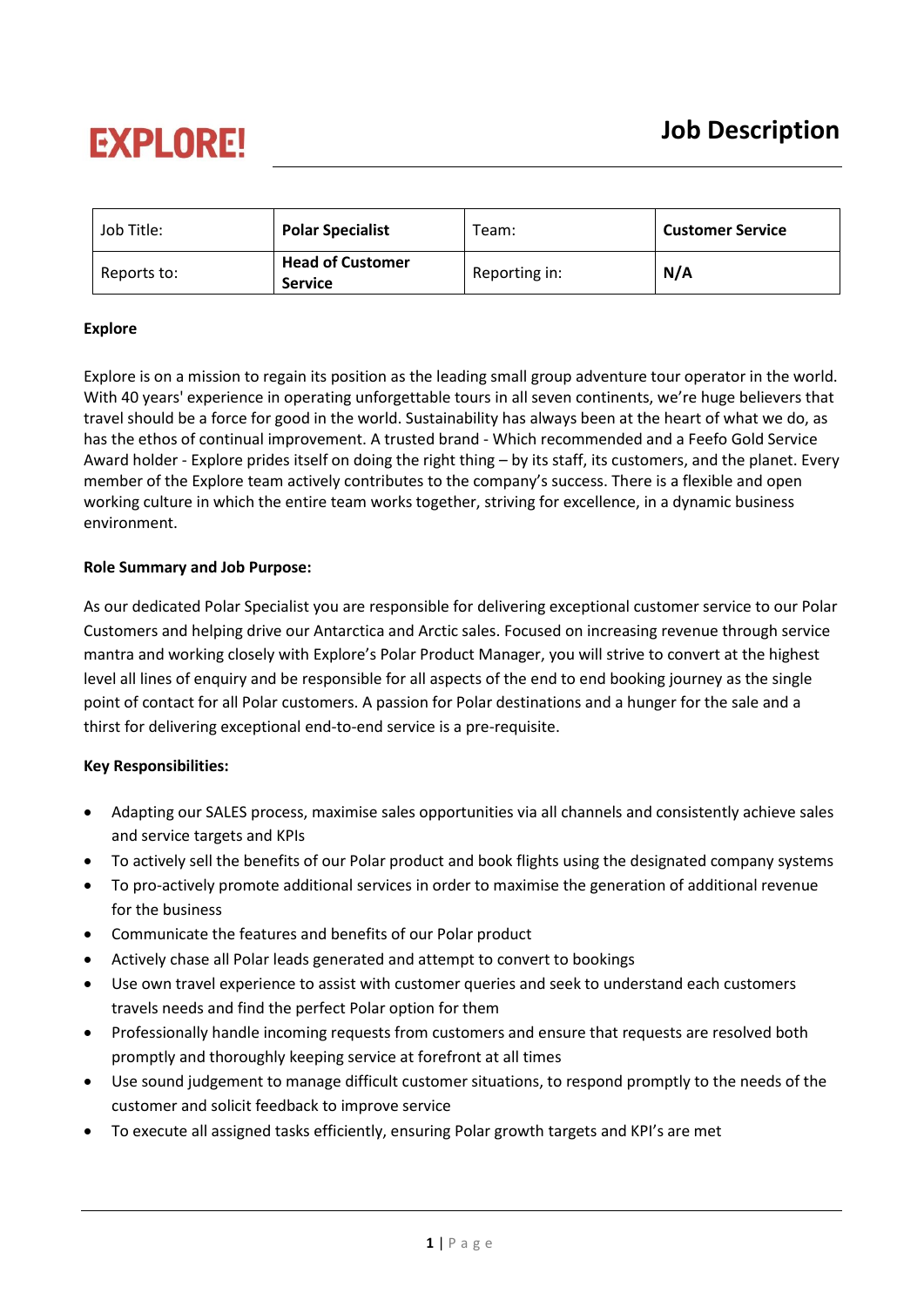- In collaboration with the Polar Product Manager and CST leadership team continuously evaluate and identify opportunities to drive process improvements that positively impact the customer experience and improve efficiency and conversion
- Ensuring a customer focused approach is adopted in all assigned responsibilities
- A flexible attitude in the undertaking of all tasks is paramount
- Support the overall CST team with additional tasks as requested from time to time to assist in the overall service delivery of Explore

#### **Benefits**

Work life balance is important to us at Explore and so we are open to discussion on working hours. The role is full time 37.5 hours per week.

You will start with 25 days holiday a year – this rises to 30 days after 5 years with the company. There is the option to 'buy' additional holiday leave.

Pension scheme and life assurance.

A generous holiday discount scheme on holidays across the Hotelplan range. Everything from adventure tours to ski holidays.

A healthcare cashback scheme that allows you to claim back money on a number of healthcare costs – including dental treatments and optician costs.

A bar and games room at HQ.

We subscribe to the 'Cycle to Work' scheme.

Employment Assistance Programme – a 24/7 helpline offering practical and emotional support for a whole range of issues.

#### **The small print**

*This Position Description is intended to describe the general content of and requirements for the performance of this position. It is not to be construed as an exhaustive statement of duties, responsibilities or requirements, and you will also be expected to undertake such tasks as are reasonable and relevant to the scope of the post. Job descriptions will be regularly reviewed to ensure they are an accurate representation of your role.*